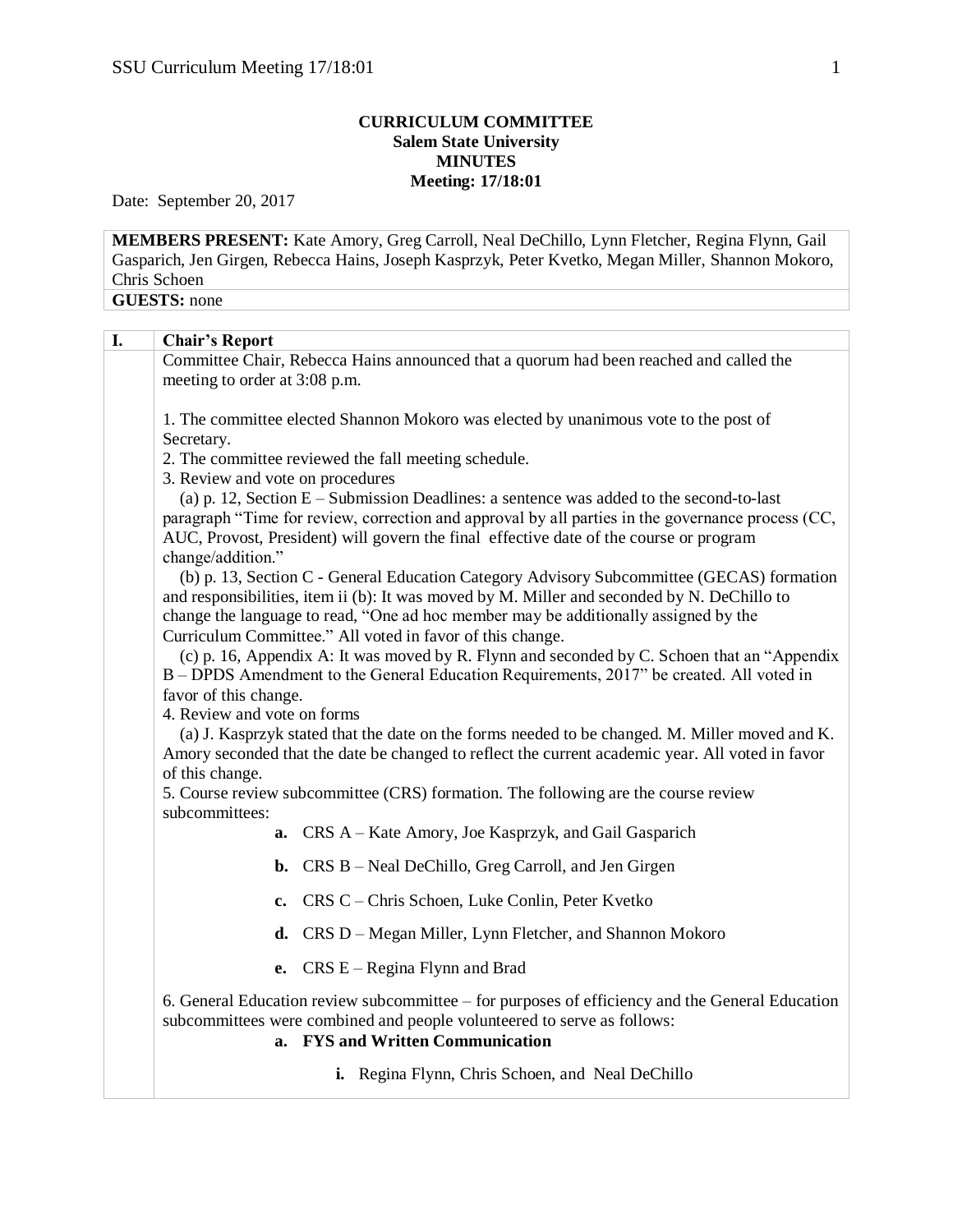**b. SR & SRL with QR**

|              |    |                  | ii. Joe Kasprzyk, Luke Conlin, Brad                                                                                                                                                                                                                                                                                                                                                                                                                                                                                                                     |
|--------------|----|------------------|---------------------------------------------------------------------------------------------------------------------------------------------------------------------------------------------------------------------------------------------------------------------------------------------------------------------------------------------------------------------------------------------------------------------------------------------------------------------------------------------------------------------------------------------------------|
|              |    | c. WC, $HP$ , CS |                                                                                                                                                                                                                                                                                                                                                                                                                                                                                                                                                         |
|              |    | iii.             | Megan Miller, Greg Carroll,                                                                                                                                                                                                                                                                                                                                                                                                                                                                                                                             |
|              |    |                  | d. CEA, OC, PGR                                                                                                                                                                                                                                                                                                                                                                                                                                                                                                                                         |
|              |    |                  | iv. Peter Kvetko and Kate Amory                                                                                                                                                                                                                                                                                                                                                                                                                                                                                                                         |
|              | e. | <b>DPDS</b>      |                                                                                                                                                                                                                                                                                                                                                                                                                                                                                                                                                         |
|              |    | v.               | Rebecca Hains, Shannon Mokoro, Jen Girgen, and Lynn Fletcher                                                                                                                                                                                                                                                                                                                                                                                                                                                                                            |
|              | f. | <b>BA/BS</b>     |                                                                                                                                                                                                                                                                                                                                                                                                                                                                                                                                                         |
|              |    |                  | vi. Megan Miller and Gail Gasparich                                                                                                                                                                                                                                                                                                                                                                                                                                                                                                                     |
| tips shared: |    |                  | 7. Overview: Reviewing curriculum proposals – Committee members discussed how the review<br>process works and what things should be receive specific attention. These are the highlights of the                                                                                                                                                                                                                                                                                                                                                         |
|              |    | a.               | R. Hains reminded us that there is a document to help us understand<br>the process – in the zip file that Vickie Ross sent to us all                                                                                                                                                                                                                                                                                                                                                                                                                    |
|              |    | b.               | R. Hains stated that how the file is saved and named is important                                                                                                                                                                                                                                                                                                                                                                                                                                                                                       |
|              |    | c.               | J. Kasprzyk stated that in order for the user to fill out the fields in a<br>form, the form must be in a locked state, but that makes it impossible<br>to do anything to the form except fill out the fields. To review a form<br>(by inserting comments), the form needs to be unlocked, then have<br>comments inserted, and when finished the form must be relocked<br>before sending it to the sponsor for consideration and possible<br>revision – forgetting to relock will make it impossible for the sponsor<br>to revise the contents of fields |
|              |    | d.               | J. Kasprzyk advised us to always keep a copy of what you send out                                                                                                                                                                                                                                                                                                                                                                                                                                                                                       |
|              |    | e.               | R. Hains stated that when proposal is ready to be reviewed it gets<br>moved from new business to old business                                                                                                                                                                                                                                                                                                                                                                                                                                           |
|              |    | f.               | J. Kasprzyk stated that the CRSC needs to check for clarity, spelling,<br>credit counts, etc., etc. so that the proposal is ready to be presented<br>before the UCC.                                                                                                                                                                                                                                                                                                                                                                                    |
|              |    | g.               | R. Hains requested that we look at agenda, under new business $-$ go<br>ahead and get the ball rolling as early as possible. If the packet is<br>really large and/or complicated and let the chair know if you need to                                                                                                                                                                                                                                                                                                                                  |